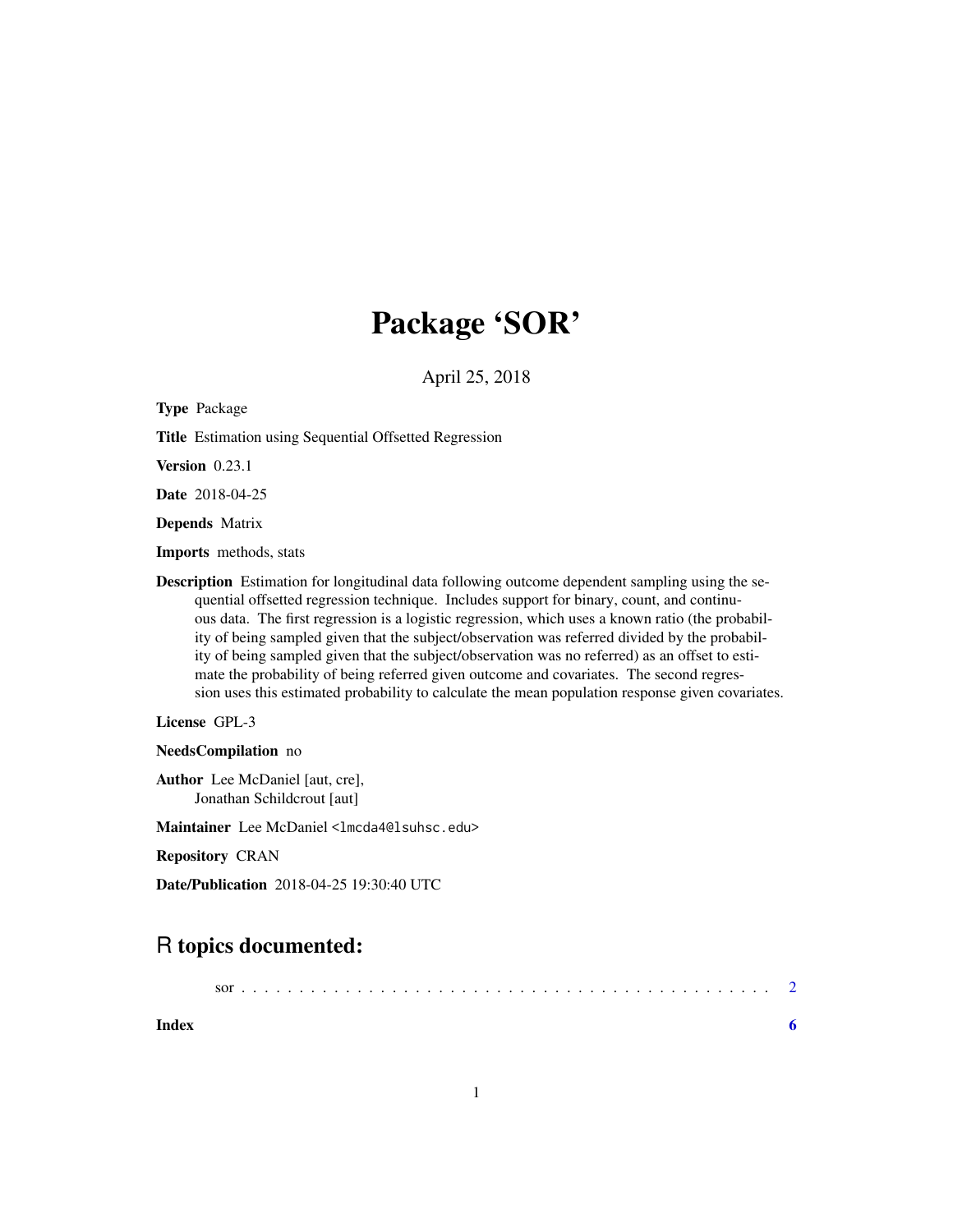#### <span id="page-1-0"></span>Description

Fits model for data which was sampled based on a variable associated with the outcome. This function works for binary, count, and continuous responses.

#### Usage

```
sor(y.formula,
           w1.formula,
            w2.formula = \sim1,
            id,
            waves = NULL,
            family = "binomial",
            y0 = 0,
            hfunc = identity,
            support = c(0,1),
            pi1.pi0.ratio = 1,
            data = parent.frame(),
            init.beta=NULL,
            init.size.2 = 1,
            weights=NULL,
            est.var = TRUE,
            CORSTR="independence")
```
#### Arguments

| y.formula  | Regression formula for response                                                                                                                                                                                                                                                                                                                         |
|------------|---------------------------------------------------------------------------------------------------------------------------------------------------------------------------------------------------------------------------------------------------------------------------------------------------------------------------------------------------------|
| w1.formula | Formula for Z, not interacted with $hfunc(Y)$ . Of form Z~terms                                                                                                                                                                                                                                                                                         |
| w2.formula | Formula for Z, interacted with $hfunc(Y)$ . Of form ~terms                                                                                                                                                                                                                                                                                              |
| id         | a vector identifying the clusters. By default, data are assumed to be sorted such<br>that observations in a cluster are in consecutive rows and higher numbered rows<br>in a cluster are assumed to be later. If NULL, then each observation is assigned<br>its own cluster.                                                                            |
| waves      | an integer vector identifying components of a cluster. For example, this could be<br>a time ordering. If integers are skipped within a cluster, then dummy rows with<br>weight 0 are added in an attempt to preserve the correlation structure (except<br>if corstr = "exchangeable" or "independent"). This can be skipped by<br>setting nodummy=TRUE. |
| family     | Character string representing reference distribution for the response. Can be one<br>of "normal", "poisson", or "binomial".                                                                                                                                                                                                                             |
| y0         | Representative value of response. Ignored if family="binomial".                                                                                                                                                                                                                                                                                         |
| hfunc      | Function h, used with Y. Set to identity if family="binomial".                                                                                                                                                                                                                                                                                          |
|            |                                                                                                                                                                                                                                                                                                                                                         |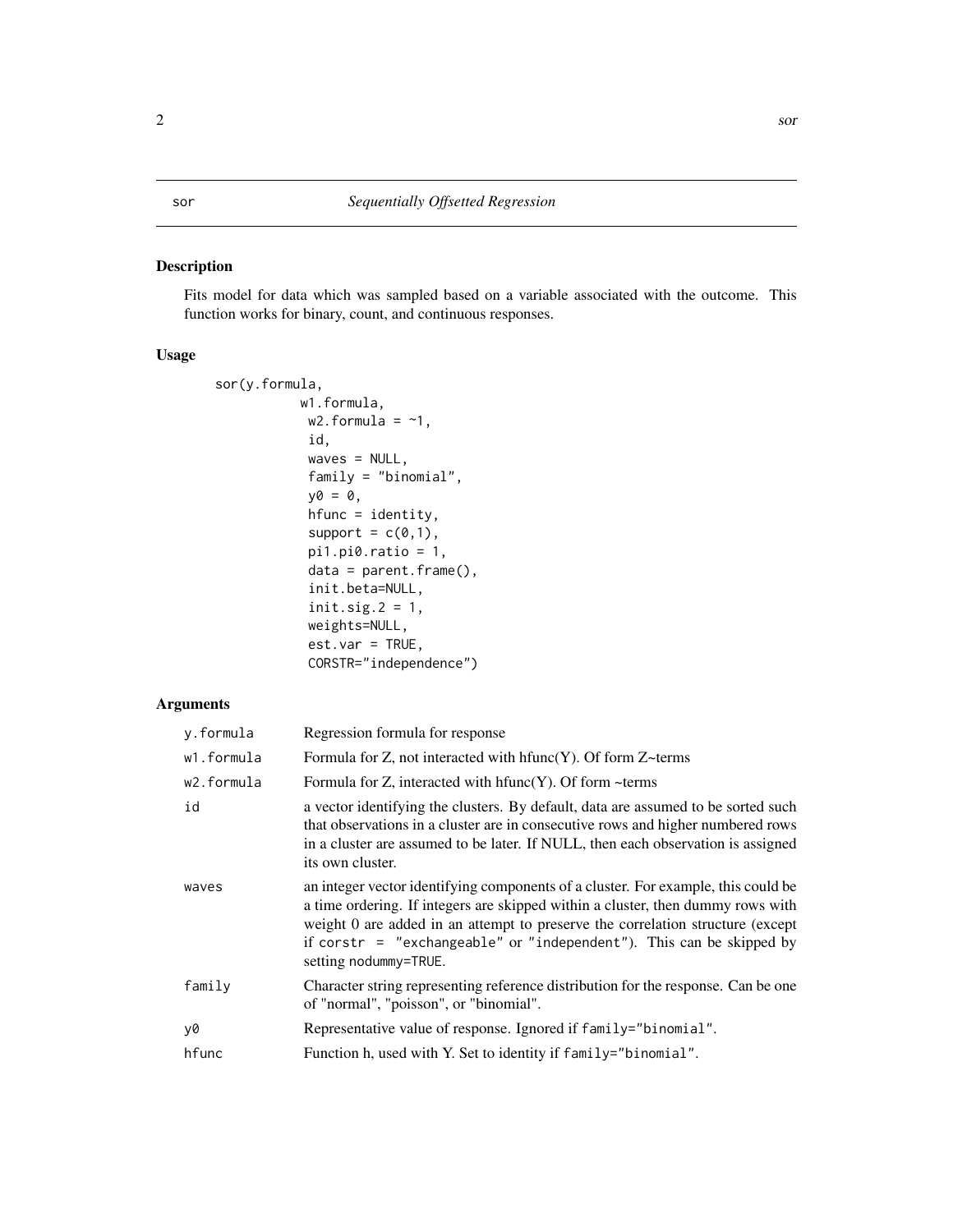| support       | Values on which to evaluate the integrals. The lowest value should be less than<br>the minimum response and the highest should be higher than the maximum re-<br>sponse. If response is binary, support should be $c(0,1)$ . If response is count data,<br>support should be an integer vector, for instance 0:50. If response is continuous,<br>support should be a vector of points on which to integrate. |
|---------------|--------------------------------------------------------------------------------------------------------------------------------------------------------------------------------------------------------------------------------------------------------------------------------------------------------------------------------------------------------------------------------------------------------------|
| pi1.pi0.ratio | The referral ratio                                                                                                                                                                                                                                                                                                                                                                                           |
| data          | Data frame or environment with all the data                                                                                                                                                                                                                                                                                                                                                                  |
| init.beta     | Initial values for parameters in y. formula. Convergence may depend heavily<br>on the initial values used. If family="binomial", the default is recommended.                                                                                                                                                                                                                                                 |
| init.sig.2    | Initial value for sigma <sup><math>\lambda</math></sup> 2. Only for family="normal".                                                                                                                                                                                                                                                                                                                         |
| weights       | A vector of weights for each observation. If an observation has weight 0, it<br>is excluded from the calculations of any parameters. Observations with a NA<br>anywhere (even in variables not included in the model) will be assigned a weight<br>of 0. This should normally be used to preserve the correlation structure.                                                                                 |
| est.var       | Logical. Should the variance be estimated. Only for family="normal".                                                                                                                                                                                                                                                                                                                                         |
| <b>CORSTR</b> | Correlation structure                                                                                                                                                                                                                                                                                                                                                                                        |
|               |                                                                                                                                                                                                                                                                                                                                                                                                              |

#### Value

Returns a list with values from the fit.

#### Author(s)

Lee S. McDaniel, Jonathan S. Schildcrout

#### References

This package relies heavily on code from geeM:

McDaniel, L. S., Henderson, N. C., & Rathouz, P. J. (2013). Fast pure R implementation of GEE: application of the matrix package. The R journal, 5(1), 181.

#### Examples

generatedata <- function(beta,alpha,X,ntime,nsubj, betat, betat1) {

```
mean.vec \leq exp(crossprod(t(X), beta))
y <- matrix(0,nrow=nsubj, ncol=ntime)
y[,1] <- rpois(nsubj ,lambda = mean.vec)
old.mean <- mean.vec
new.mean <- old.mean*exp(betat + betat1*X[,2])
for (t in 1:(ntime-1)) {
 lambda.t <- new.mean - alpha*sqrt(old.mean*new.mean)
  theta.t <- alpha*sqrt(new.mean/old.mean)
 I <- rpois(nsubj, lambda = lambda.t)
 W \leftarrow rbinom(nsubj, y[,t], theta.t)
 y[, t+1] = W + Iold.mean <- new.mean
```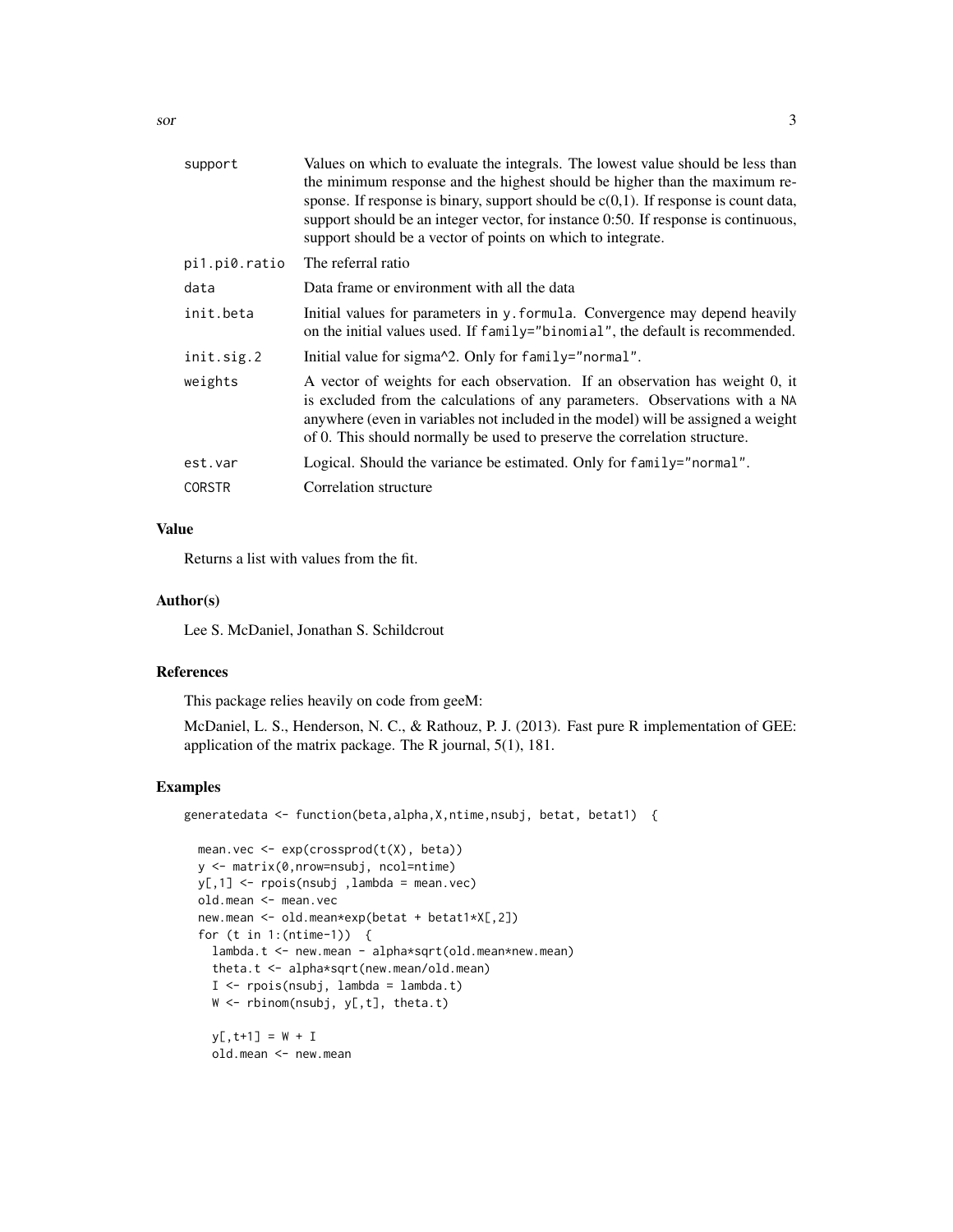```
new.mean <- old.mean*exp(betat + betat1*X[,2])
  }
  longform \leftarrow c(t(y))time <- rep(1:ntime,times=nsubj)
  subject <- rep(c(1:nsubj),each=ntime)
  simdata <- data.frame(count = longform, time = time, subject=subject)
  return(simdata)
}
logit <- function(p) log(p)-log(1-p)
expit <- function(x) exp(x)/(1+exp(x))
set.seed(1)
npop <- 10000
beta < -1.4beta1 < -0.4alpha <- 0.9
gam0 < -3.15gam1 < -6.3nsubj <- 200
ntime <-8betat <-0.1; betat1 <-0.1thresh <-1x0 <- rep(1, npop)
x1 \leftarrow \text{rbinom}(npop, 1, 0.5)Xmat \leftarrow \text{cbind}(x0, x1)timevec <- 0:(ntime-1)
testdat <- generatedata(c(beta0, beta1), alpha, Xmat, ntime, npop, betat = betat, betat1 = betat1)
Y <- matrix(testdat$count, nrow=npop, ncol=ntime, byrow=TRUE)
lambdap <- expit(gam0 + gam1*as.numeric(Y[,1]>=thresh))
Z <- rbinom(npop, 1, lambdap)
casesamp <- rep(0, npop)
casesamp[Z==1] <- rbinom(sum(Z), 1, nsubj/(2*sum(Z)))
controlsamp <- rep(0, npop)
controlsamp[Z==0] <- rbinom(sum(1-Z), 1, nsubj/(2*sum(1-Z)))
case <- which(casesamp==1)
control <- which(controlsamp==1)
id <- sort(c(case, control))
nsubj <- length(control) + length(case)
Ysamp <- NULL
lamsamp <- NULL
zsamp <- NULL
x1samp <- NULL
idsamp <- NULL
time <- NULL
obspersubj <- sample(3:ntime, size=nsubj, replace=TRUE)
for(i in 1:nsubj){
```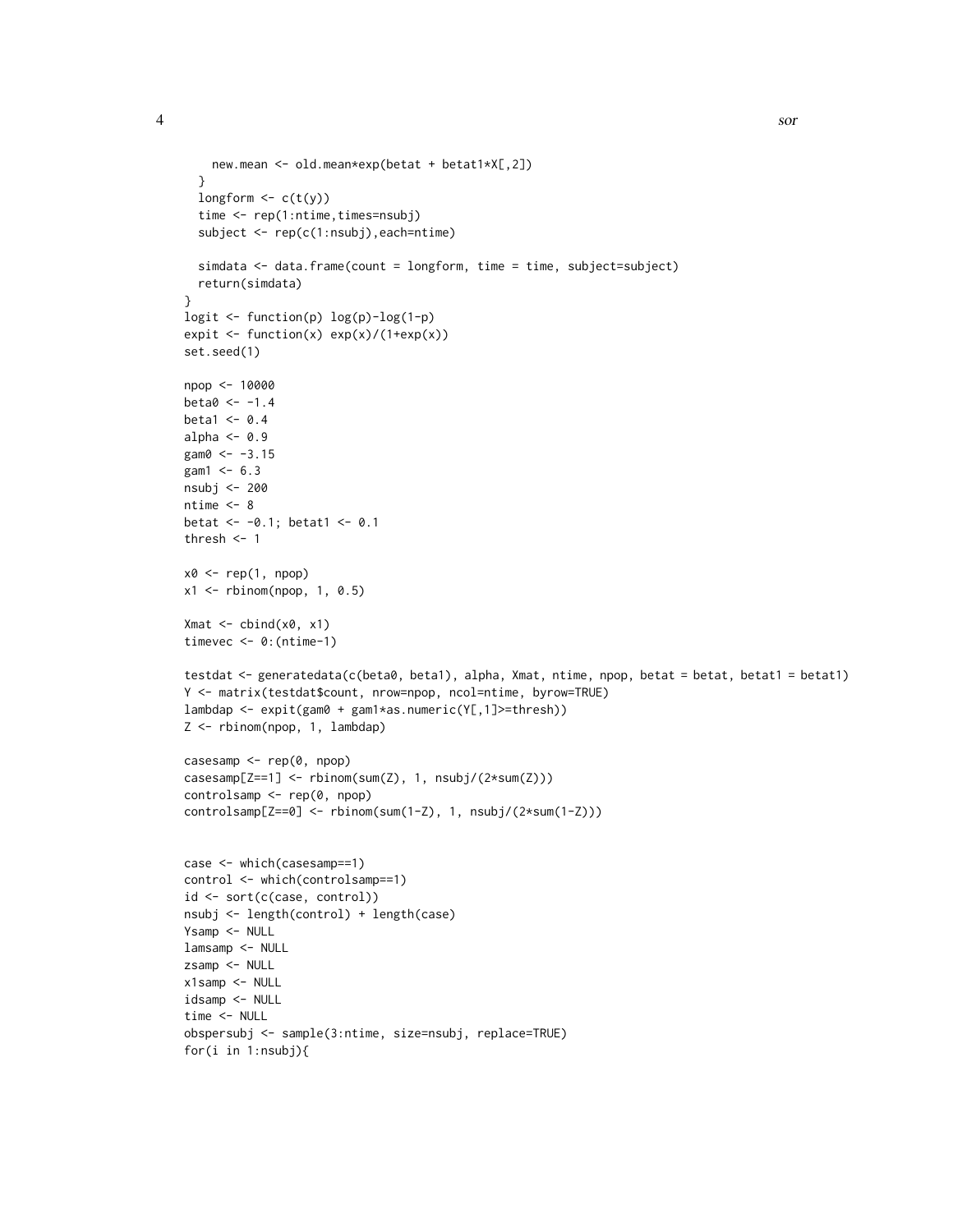```
Ysamp <- c(Ysamp, Y[id[i],1:obspersubj[i]])
  zsamp <- c(zsamp, rep(as.numeric(Z[id[i]]), obspersubj[i]))
  x1samp <- c(x1samp, rep(x1[id[i]], obspersubj[i]))
  time <- c(time, 0:(obspersubj[i]-1))
  idsamp <- c(idsamp, rep(i, obspersubj[i]))
}
p1p0 <- sum((1-Z))/sum(Z)
timemax <- pmax(time-2, 0)
y0 <- 1
betas <- c(beta0, beta1, betat, betat1)
init \le runif(4, betas -0.1, betas +0.1)
y.formula <- y~x1+time + x1:time
w1 <- z \sim x1+ as.factor(time) + x1:time + x1:timemax
w2 \le -x1 + time + time + x1: time + x1: time + x1: timemax
DAT.ods <- data.frame("x1"= x1samp, "time" = time,
                      "timemax" = timemax, "z" = zsamp, "y" = Ysamp, "id" = idsamp)
sor(y.formula, w1, w2, id, family="poisson",y0=1,
    support=0:25, pi1.pi0.ratio=p1p0, data=DAT.ods, init.beta=init, CORSTR="ar1")
```